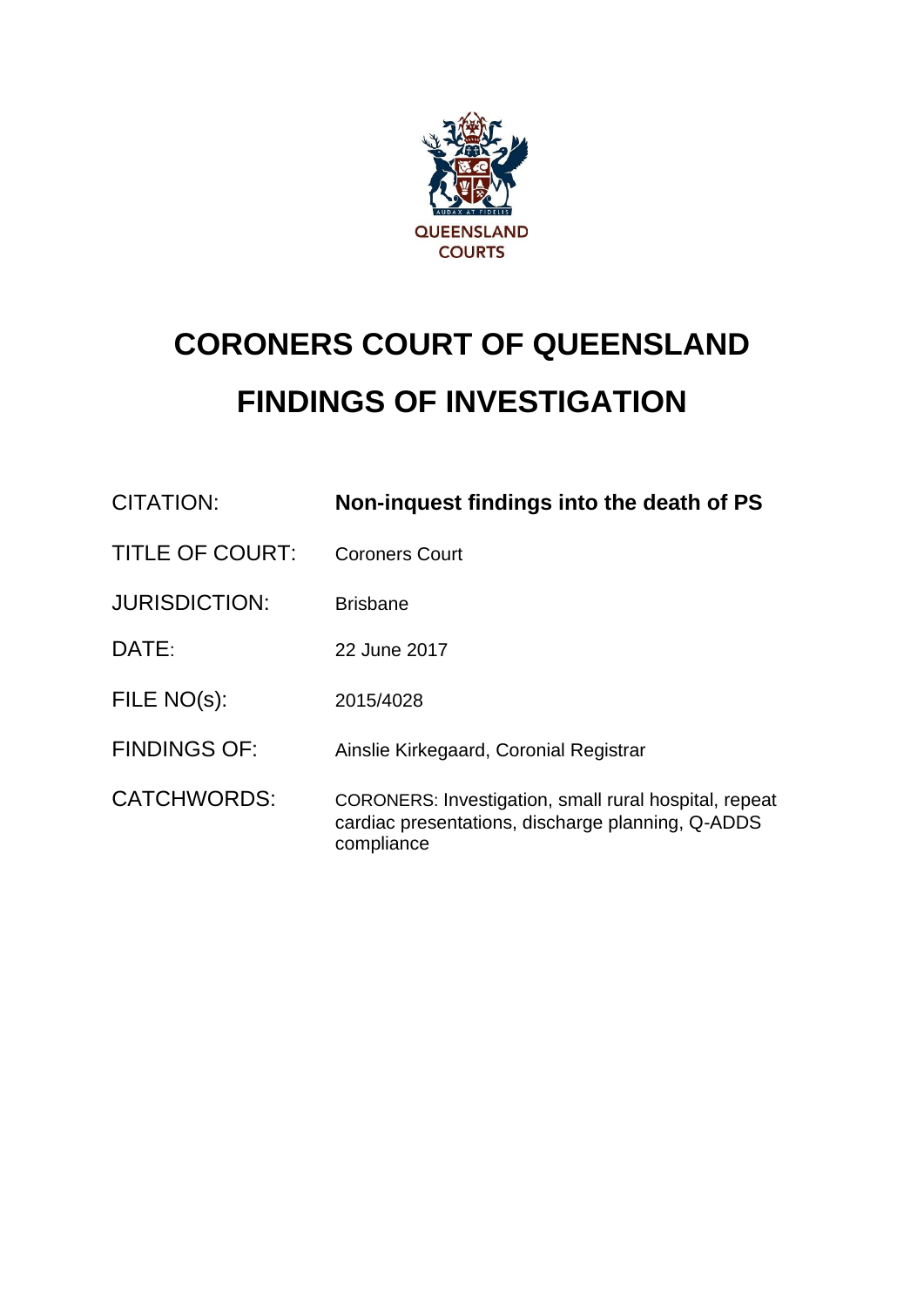## Contents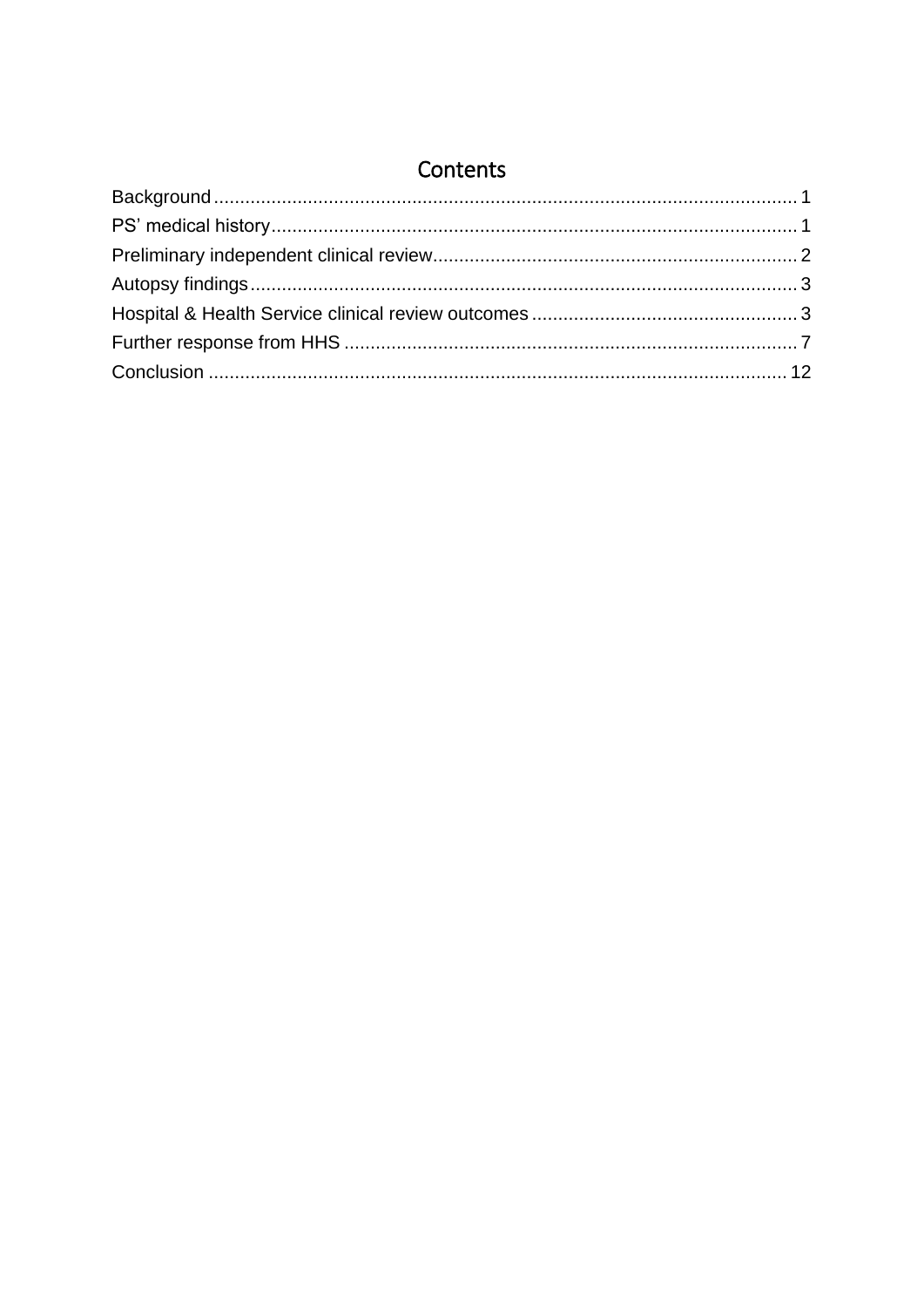## <span id="page-2-0"></span>**Background**

PS was a 68 year old woman who died at a rural hospital on 11 October 2015.

PS' death was reported to the coroner because of concerns she may have been discharged from hospital too soon.

## <span id="page-2-1"></span>**PS' medical history**

Review of PS' medical records shows she had a past medical history of type II diabetes mellitus, high cholesterol, stage III renal failure, chronic obstructive pulmonary disease high and depression. She had reportedly not been hospitalised for over 37 years. She was a previous smoker.

PS was first seen at the rural hospital for physiotherapy on 18 September 2014, after being referred by her general practitioner on 28 August 2014 following a respiratory illness.

She next presented to the rural hospital emergency department on Thursday 8 October 2015 on referral by her general practitioner with a history of vague chest pains for two days associated with increasing shortness of breath (from being able to manage 100 yards to barely able to get to her feet). She had also complained of increasing lower limb swelling, shortness of breath on lying down (orthopnoea) and waking with shortness of breath from her sleep (paroxysmal nocturnal dyspnoea).

PS was reviewed by a junior who admitted her with suspected congestive cardiac failure, with possible ischaemic heart disease as the cause. Initial troponin test for ischaemia was within normal range (0.04) and a BNP (brain natriuretic peptide, a marker for cardiac failure) was quite high at 928. An ECG showed a left bundle branch pattern (LBBB) which was deemed 'new'. The admitting doctor noted PS had seen a cardiologist in the past (erroneously thought to be in September 2015; it was in fact 2014) and that an echocardiogram at that time was suggestive of regional wall motion abnormality in the anterior wall of the left ventricle, suggestive of ischaemic heart disease.

PS remained in hospital overnight. Her usual frusemide (diuretic) dose was doubled to 40mg and she was placed on supplemental oxygen as required and a nitroglycerine patch.

When seen on the morning ward round at around 8:30am, Friday 9 October, she was thought to appear much better. Chest x-ray showed changes of congestive cardiac failure and ECG again showed LBBB. The decision was to await a serial troponin test and if negative, to discharge her home on an increased dose of diuretic and for follow up with her general practitioner on Monday.

At around 10:00am, PS was noted to have some right sided chest and shoulder pain. She was reviewed by the resident medical officer who noted the pain as a constant ache. On examination her heart rate was increased to 120 beats per minute, pulse regular. An ECG showed LBBB with a hint of ST segment change in leads II and III, however when the RMO notified the senior medical officer of this finding, this was deemed to have been present on the previous ECG. The second troponin test came back at 0.033 (normal), PS was recommenced on her metroprolol and was discharged home at 11:40am that day.

PS represented to hospital in the early hours of Sunday, 11 October 2015 in acute respiratory distress. She had woken at 11:30pm quite short of breath. She reported a previous episode of shortness of breath at 3:00am the previous morning but had not presented to hospital.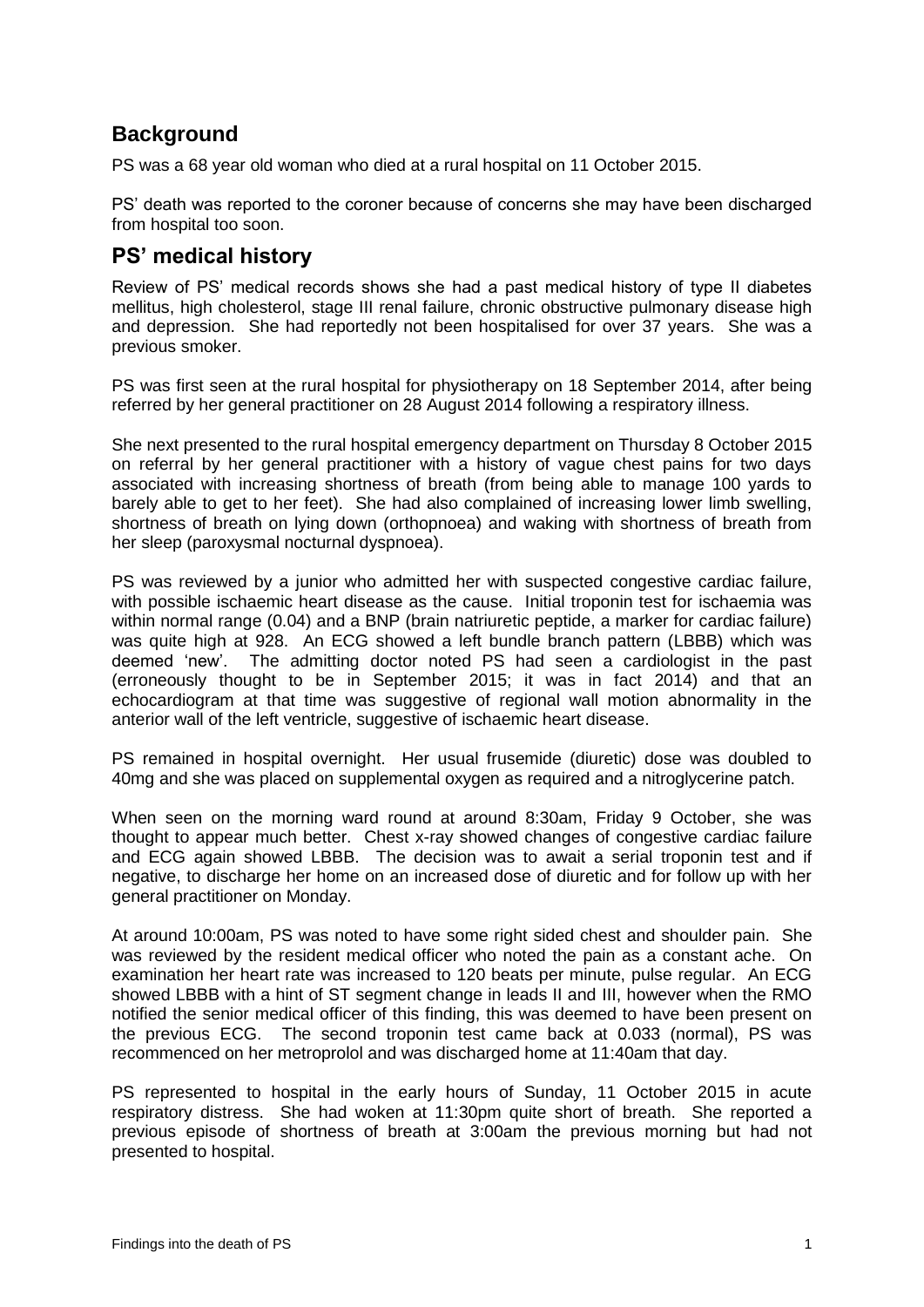On arrival she was extremely short of breath with poor oxygen saturation (respiratory rate 44; oxygen saturation <84% on room air) and tachycardic (100 beats per minute). She was normotensive, pale, cold and alert. ECG showed a junctional tachycardia with LBBB pattern. The on-call Senior Medical officer was informed and arrived at the hospital within 10 minutes of PS' presentation.

PS' acute respiratory distress was thought secondary to acute pulmonary oedema. She was commenced on supplemental oxygen initially via Hudson mask (later changed to a nonrebreather mask), topical GTN and intravenous diuretic therapy. Her level of consciousness deteriorated and she became unresponsive at 2:40am. QCC was contacted at this time with a view to arranging retrieval to a higher level facility for further management.

She went into cardiac arrest at around 3:00am and was resuscitated. Retrieval to Toowoomba Hospital was arranged. She was commenced on non-invasive ventilation with BiPAP from 3:20am. At 5:15am she was intubated in preparation for transfer to Toowoomba. She arrested again at 5:30am but despite emergency resuscitation efforts was unable to be revived.

## <span id="page-3-0"></span>**Preliminary independent clinical review**

The then Deputy Registrar arranged for an independent doctor from the Department of Health Clinical Forensic Medicine Unit to review the patient record and advise whether there may have been a missed opportunity to have prevented PS' death. I was particularly concerned about the possibility she had been discharged from hospital prematurely.

The reviewing doctor expressed a range of concerns about the management of PS' admission on 8-9 October 2015 and was very concerned she had been discharged home far too early as her condition had not been fully differentiated. In this regard:

- the high BNP was concerning:
- she had a number of chronic issues that increased the risk of cardiac disease significantly including diabetes, hypertension, raised cholesterol;
- there was a concern over a previous echocardiogram the LBBB ECG pattern was deemed 'new' which alerts one to the presence of underlying ischaemic heart disease. The evidence of two troponins in sequence showing no rise might exclude an infarct in that timeframe but did not exclude one prior to the admission, which may have precipitated the presentation with heart failure;
- there was no test of the medication change doing anything for her the reviewing doctor considered it would require that she be admitted for a number of days to monitor effect of diuresis (particularly in the presence of kidney disease) including fluid balance charts and daily weighs;
- there was no evidence that anyone got her out of bed to see if she was short of breath on exertion; and
- review of her observation chart revealed early warning and response scores of 4-5 on discharge, including a heart rate of over 110/minute.

On this basis the reviewing doctor considered there was very strong evidence to argue for a longer and more investigative admission.

The reviewing doctor considered measures such as fluid balance and weights could easily be managed at the rural hospital, while other more specialised testing (including echocardiogram; cardiology review +/- angiogram, stress echo) would possibly require referral to a centralised area such as Toowoomba.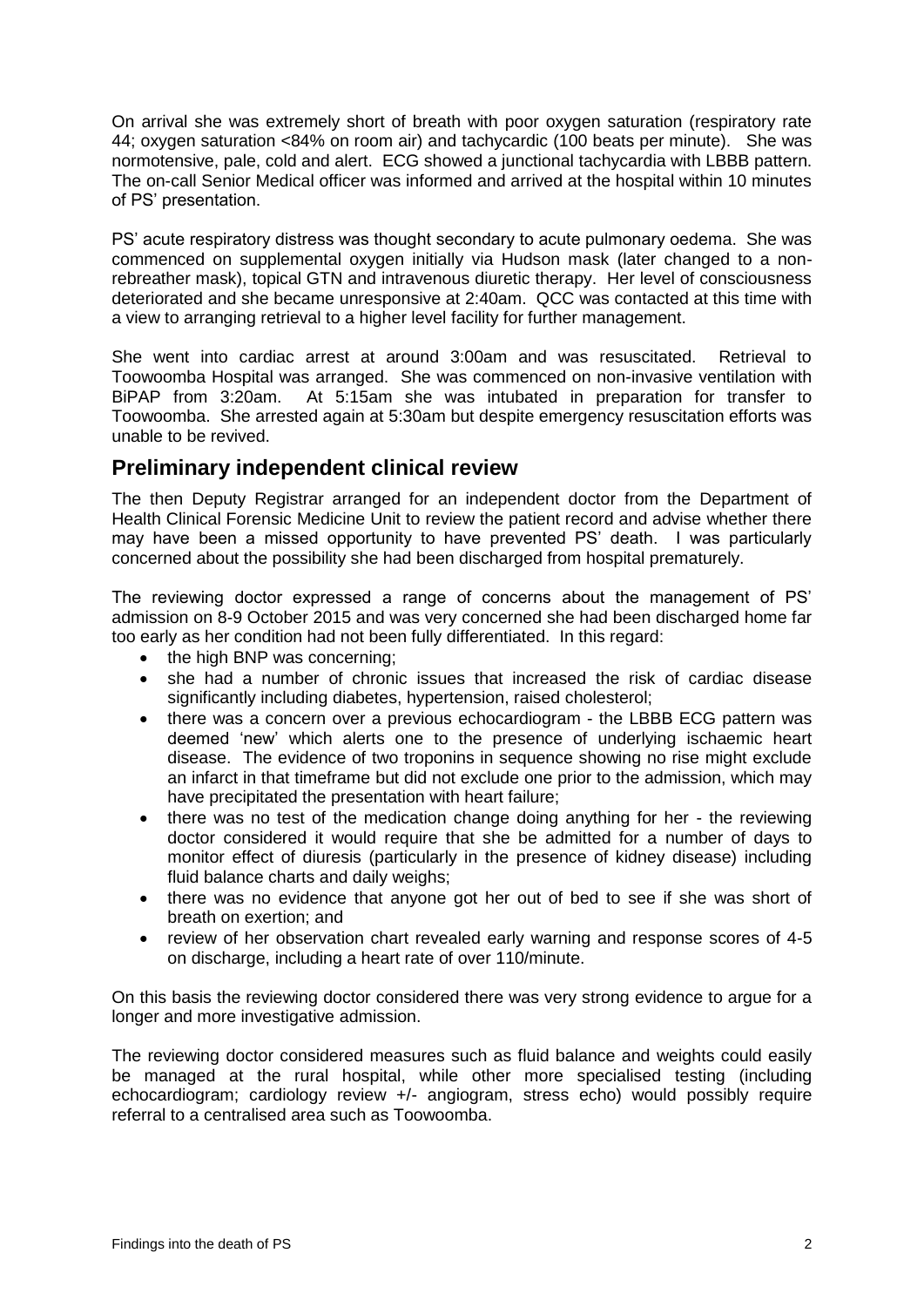The reviewing doctor was concerned that the circumstances of PS' death raised questions about how acute cardiac conditions were being managed on an inpatient basis at the rural hospital.

In view of these concerns, the then Deputy Registrar declined to accept the proposed cause of death certificate.

## <span id="page-4-0"></span>**Autopsy findings**

An external examination was performed at the John Tonge Centre on 20 October 2015. The post mortem examination was scheduled to accommodate a family viewing and funeral service. Post-mortem CT scan showed diffuse coronary artery calcification in the left anterior descending and circumflex arteries as well as bilateral pulmonary oedema and bilateral pleural effusion, suggestive of congestive cardiac failure.

Having regard to these findings and the clinical information, the pathologist attributed the death to coronary artery disease which he explained as covering a range of acute and chronic complications that can result from chronic deposition of cholesterol in the coronary arteries.

## <span id="page-4-1"></span>**Hospital & Health Service clinical review outcomes**

The relevant Hospital & Health Service (HHS) subsequently commissioned a root cause analysis of the care provided to PS. This is a systemic analysis of what happened and why and is designed to make recommendations to prevent adverse health outcomes from happening again, rather than to apportion blame or determine liability or investigate an individual clinician's professional competence. It is conducted by a review team who had no involvement in the patient's care. This RCA was informed by clinical expert input.

The final RCA report and chain of events documents were provided to the Deputy Registrar on 4 January 2016.

I am advised that the HHS met with PS' daughter to provide open disclosure on 5 November 2015 and again on 3 February 2016 to discuss the RCA outcomes.

The admitting Senior Medical Officer was interviewed as part of the RCA process, advising that:

- PS' clinical course during her admission was a 'rapid improvement';
- clinically, PS presented as congestive cardiac failure (CCF) a BNP was sent for processing to confirm this clinical diagnosis;
- while awaiting the BNP result, PS was treated aggressively with loop diuretics to which she was observed to have a reasonable response with urine output;
- by the next morning she was symptomatically better and requesting discharge home – at this time she had been self-mobilising around the ward to go to the toilet and was observed to do well;
- PS reported right side chest pain and shoulder pain at 9:50am that morning and a full set of observations were taken;
- despite her recent chest pain, the only ECG change seen was a bundle branch block which made interpretation of ischaemic features difficult;
- she was checked for signs of a NSTEMI with repeat ECG and troponin, which proved negative – it was thought unlikely that she had a significant component of ischaemic heart disease or that progression of that disease contributed to her presentation; and
- the plan at discharge was to increase her oral diuretic dose, have repeat electrolyte check and GP review within days.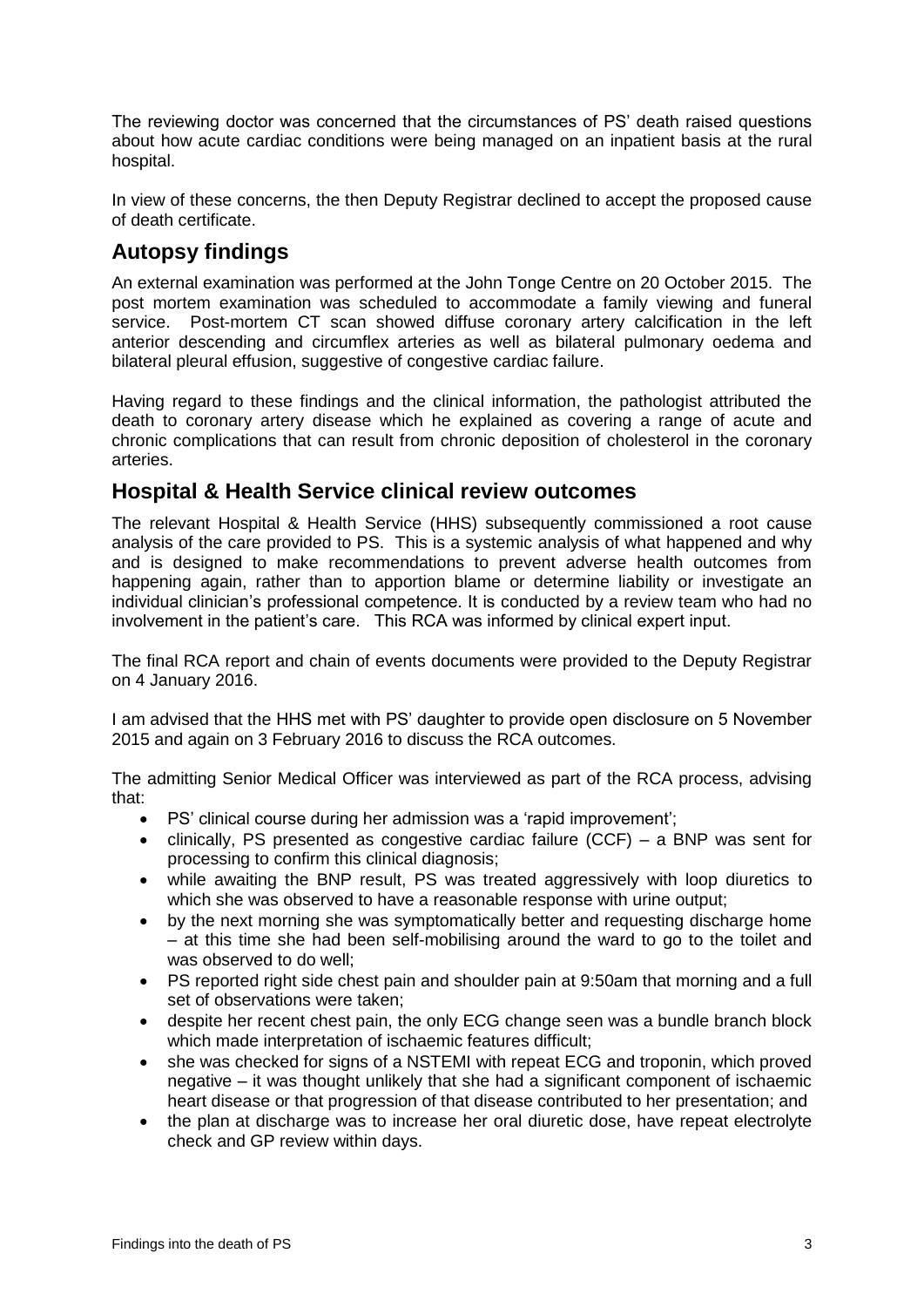The RCA team identified a not insignificant constellation of 'contributing factors' and made a range recommendations to address them. However, it stopped short of attributing a root cause that may have prevented the decision to discharge PS on 9 October 2015, and instead several identified a number of 'lessons learnt'.

#### *Lesson Learnt #1: Improved recognition of abnormal vital signs and potential clinical deterioration and ensuring a timely response to clinical deterioration*

The RCA team noted the early warning & response observation tool, Q-ADDS, was not used for clinical escalation during PS' admission – the absence of follow up or acting on triggers indicated on the Q-ADDS form meant nursing staff failed to repeat a full set of patient observations and pain assessment and/or escalate those results to the medical officer prior to PS' discharge home.

In relation to PS' representation to hospital in the early hours of 11 October 2015, there was a lack of clarity around who to call and when to call after hours Medical Emergency/Code Blue. The RCA team noted at that time, there were two nursing staff on night duty who were responsible for inpatients, outpatient walk-ins and emergency admissions; Senior Medical Officers and theatre staff were on-call. The escalation to on-call staff was staggered with only one Medical Officer being notified initially and the on-call Locum Anaesthetic Senior Medical Officer not notified for some time afterwards. TEMSU or videoconferencing with QCC was not utilised immediately.

These issues prompted HHS-wide recommendations:

- ensure all clinical staff receive education and training in the use of early warning & response system tools (CWET & Q-ADDS) and escalation of care
- the frequency of clinical observations and recording of pain levels be consistent with the acuity and clinical condition of the patient
- when a rapid response is required for patients with Q-ADDS & CEWT score "E" after hours, staff ae to immediately call a Medical Emergency/Code Blue, mobilise on-call clinical staff and contact QCC as per the Q-ADDS instructions
- check the accurate completion of observation forms and appropriate escalation of elevate scores with each bedside safety check
- use progress notes to record longer entries on interventions in response to vital signs transcribed to the observation part of the Q-ADDS chart e.g. paracetamol given for elevated temperature; Nifedipine given for elevated blood pressure; oxygen therapy commenced and Medical Officer notified
- regular reports on trended aggregate incident data and outcomes of clinical case reviews and other forms of investigation should be provided at ward meetings; feedback should also include changes made and improvements achieved as a result of these recommendations/amendments to practices.

I am advised that as at July 2016, these recommendations had been fully implemented. Audit of the rural hospital charts in June 2016 indicated 90% of patients had a correctly documented observation monitoring plan.

At that time, the rural hospital was one of the sites within the HHS trialling a new inpatient Q-ADDS form.

#### *Lesson Learnt #2: Nursing staff education, equipment and procedure*

The RCA team considered PS was clearly very sick before she arrived at the hospital in the early hours of 11 October 2015, and felt it most unlikely that her trajectory could have been reversed. However, they identified a range of opportunities for improvement.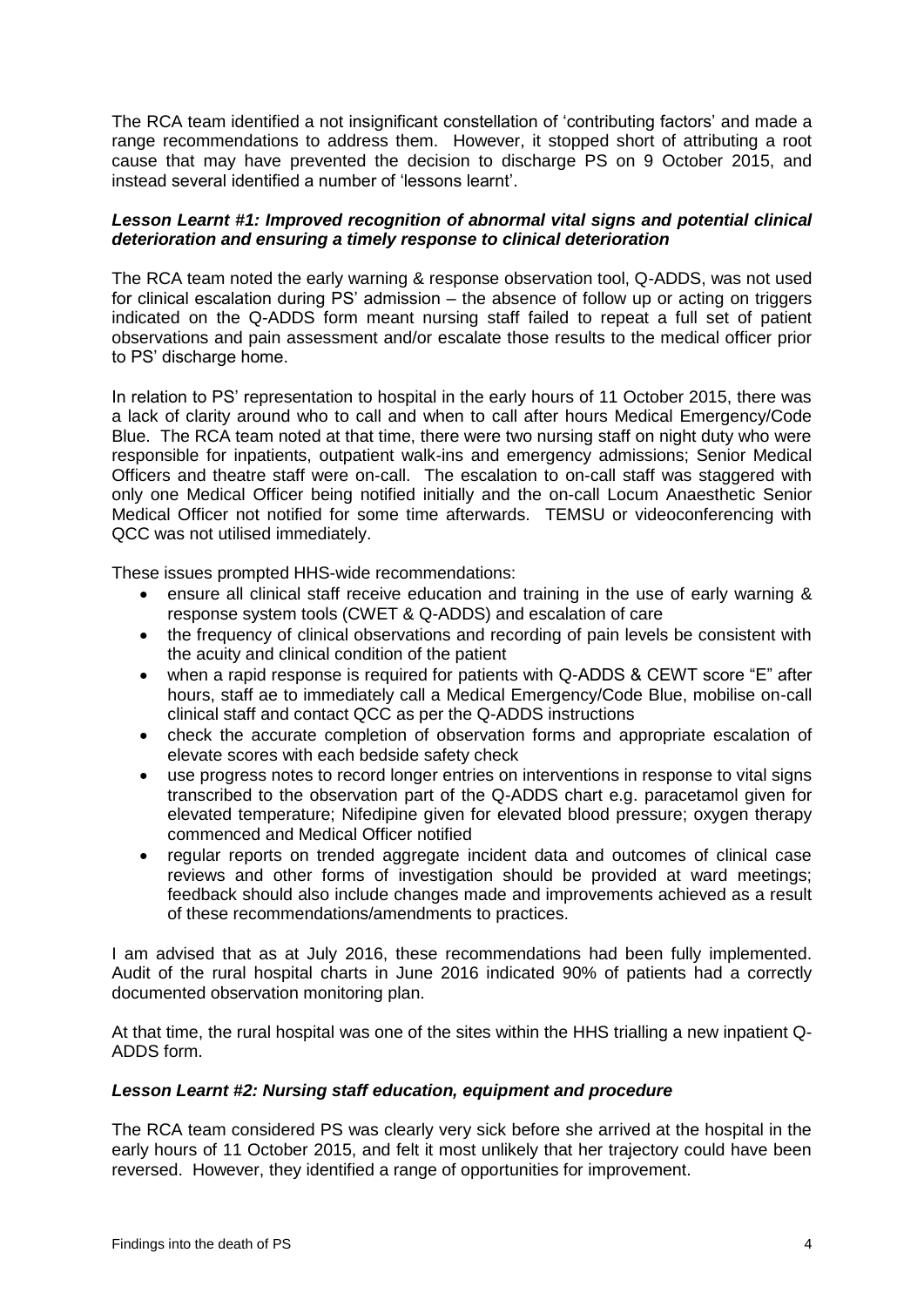PS' daughter reported a concern that when she took her mother to hospital that night, night staff responded slowly to open the front door and provide assistance. Review of the CCTV footage shows the response time for staff to bring a wheelchair to the ground floor and open the door was two minutes - a reasonable timeframe.

The medication chart indicated PS was prescribed 20mg IV morphine over the period 1:00am – 1:15am – following interviews with staff it was confirmed only 10mg IV Morphine was titrated during this time with the second 10mg morphine ampoule recorded in the Controlled Drug Book as discarded and not given to PS.

The RCA team noted there are persuasive reasons for using IV morphine in the treatment of respiratory distress and the tenets of good management include judicious titration with doses at short intervals to the lowest effective dose. It recommended that clinical staff be informed to administer IV morphine extreme caution in patients with pre-existing respiratory depression and renal impairment. In these patients, even usual therapeutic doses of IV morphine may increase airway resistance and decrease respiratory drive to the point of apnoea – a lower dose range is recommended commencing with 2mg, then 0.5-1mg increments slowly and repeat every 3-5 minutes to a maximum of 10mg.

Staff were unfamiliar with the use of non-invasive ventilation (BiPAP) – in this regard the RCA team noted non-invasive ventilation is considered first line therapy for the treatment of type II respiratory failure. While PS' response to an earlier application of BiPAP is unknown, this therapy is suggested for patients in this type of scenario early oxygen restriction. It advised that BiPAP may also help resude acidaemia and hypercarbia and may reduce the immediate need for intubation. To address this lack of knowledge, the RCA team recommended:

- nursing staff education for non-invasive ventilation using BiPAP
- each HHS facility to provide Clinical Coach or experienced assessors to assist with formative and summative assessments
- purchase high pressure nasal prongs to use with BiPAP machine
- develop HHS Non-Invasive Ventilation BiPAP/CPAP procedure and Clinical Competency Tool

I am advised that as at July 2016, nursing staff at the rural hospital had been assessed as competent in non-invasive ventilation using BiPAP and the hospital pharmacist had delivered in-service education on the use and administration of IV morphine. A non-invasive ventilation procedure and clinical competency assessment tool was expected to be implemented by September 2016.

#### *Lesson learnt #3: Staff education*

The RCA team noted the intubation and anaesthetic details were not documented following PS' unsuccessful resuscitation. Through staff interviews, the RCA team was able to establish correct endotracheal tube placement. It was noted the Medical Officers were busy and time poor over a five hour period during the night and in the early hours of the morning meaning fatigue may explain why patient intubation and the second cardiac arrest were not documented in the patient record. Had the Locum Anaesthetic Senior Medical Officer returned to the hospital during the RCA process, he would have been asked to provide retrospective progress notes detailing the treatment he provided to PS.

This prompted HHS-wide recommendations to:

 require a nominated scribe to record all details on the HHS Resuscitation Observation Form when providing basic or advanced life support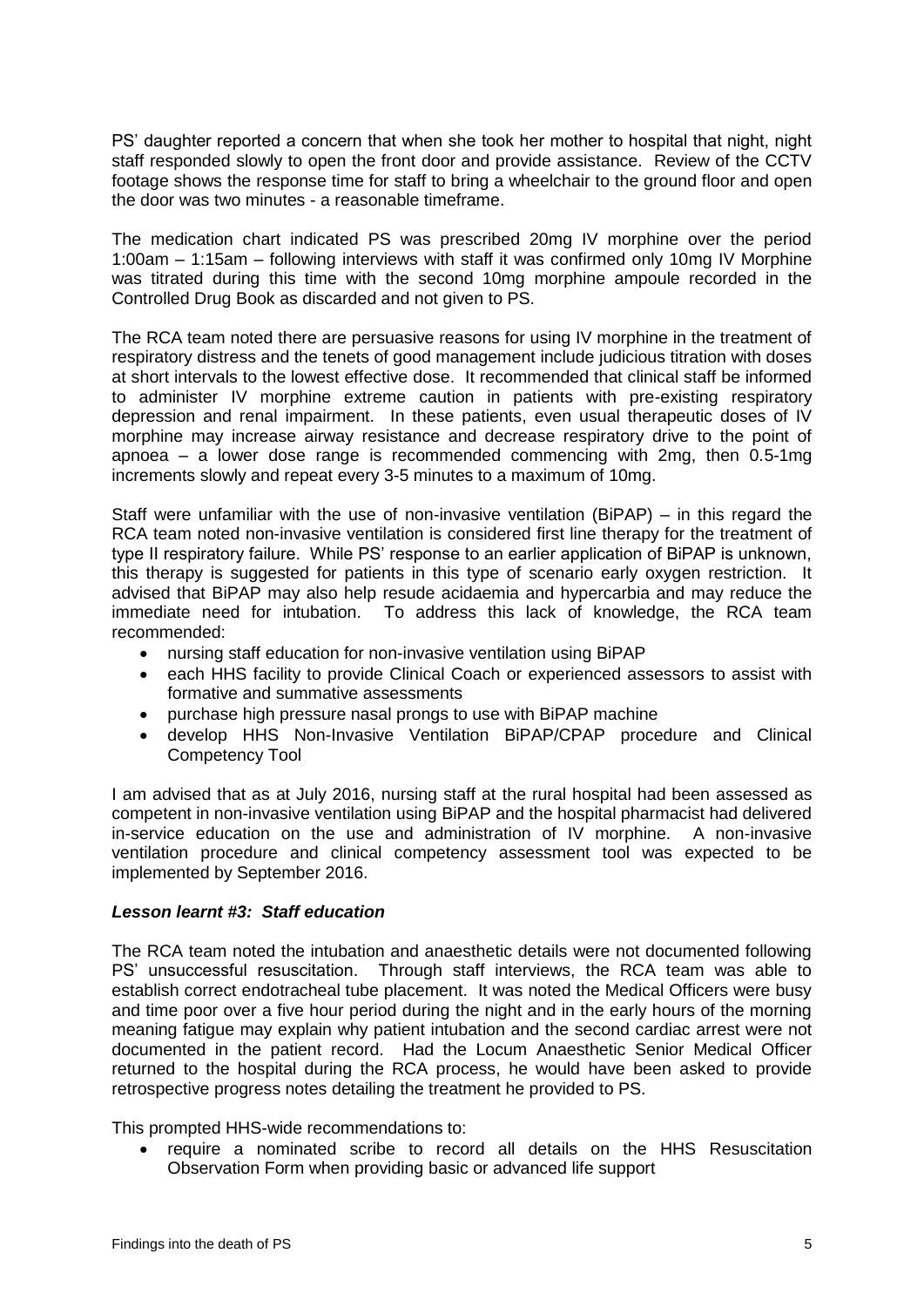- scribes must record names and positions of all clinical staff who attend a Medical Emergency Call/Code Blue event
- SWHHS Clinical Procedure Escalation of Clinical Issues to incorporate criteria for triggering a Medical Emergency Call/Code Blue from the Q-ADDS form
- all nursing staff to complete competencies for basic life support during mandatory training schedule with training to be supported with regular scenario-based learning activities scheduled by each facility's Clinical Nurse, and staff to understand and practise each responder's role during every scenario

It was also recommended that the rural hospital Acting Nurse Unit Manager provide a local Medical Emergency procedure and flow chart for all patients meeting Medical Emergency Team criteria as per Q-ADDS, CEWT or MEWT.

I am advised at that as July 2016 these recommendations were essentially fully implemented.

#### *Lessons Learnt #4: Documentation & Referral & Discharge System*

The RCA team identified a 'myriad of discharge planning issues' including:

- a referral had not been provided to the hospital pharmacist who was not aware of PS' discharge – this meant the pharmacist was unable to provide a medication action plan, consolidate her medication, educate her about monitoring her response to the increased dose of diuretic or replace the medication label indicating the increased dosage;
- the Senior Medical Officer and PS' daughter reported she was happy for discharge but the medical record does not document any conversations between the treating clinicians and PS- PS' daughter suggested her mother may have wanted to go home because she helped her with child minding while she worked;
- PS' daughter says she told the Enrolled Nurse she "did not think her mother was well enough to go home" but no further action was taken by that nurse to allay these concerns;
- suboptimal discharge planning with general practitioner and the family
- no appointment was made by the ward clerk for PS to be seen by the referring GP three days post-discharge
- no discharge summary was available at the time of discharge it was thought the changeover in Medical Locums may have contributed to the discharge summary being completed on 17 October (well after PS' death);
- there was no referral to the Cardiac Nurse for ongoing patient support and follow up.

These issues prompted local recommendations to:

- inform medical staff that all patient assessments and procedures are documented comprehensively in the patient record;
- discharge summaries are to be provided within 24 hours of the patient's discharge; and
- require all clinical staff to attend training to use the Patient Flow Manager System (Journey Board) and discharge plan for immediate referrals.

I am advised these recommendations were effectively completed by July 2016.

There were also general recommendations made around the importance of ensuring family members are offered the opportunity to be involved in discussions and decisions about treatment and discharge planning, and ensuring implementation of Ryan's Rule for the escalation of patient-carer concerns.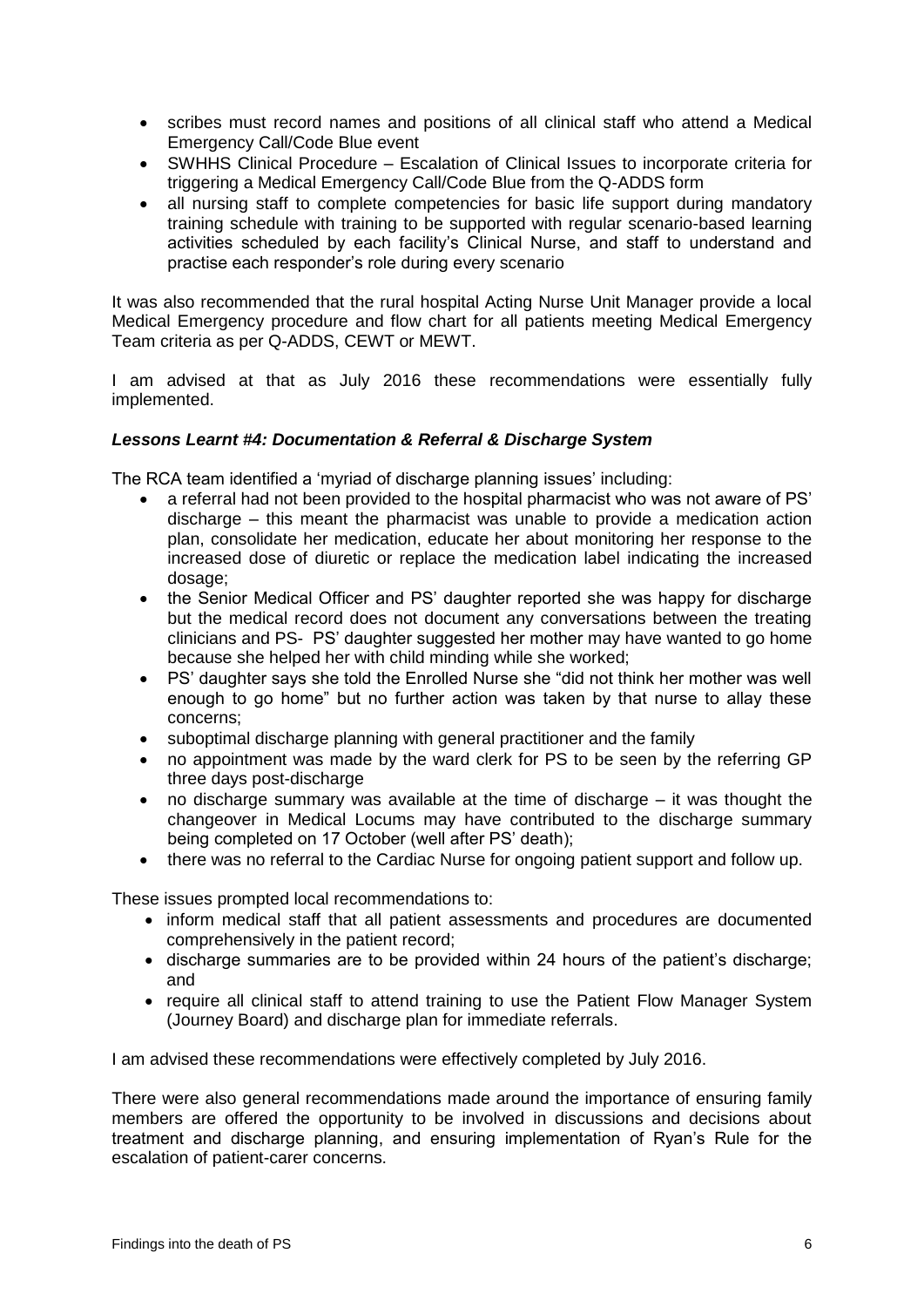The RCA team also noted a range of admission management deficiencies including:

- PS was not weighed on admission to the ward (preventing accurate assessment of fluid loss)
- functional assessment was not provided
- patient risk and needs assessment not completed the reliability to nurses to provide a Patient Assessment and Management Tool for all patients admitted for longer than 24 hours was ad hoc and the written prompt on the Daily Care Plan was often missed

These issues prompted discussion but no formal recommendation to develop a procedure describing the key steps, roles and responsibilities required to support the efficient management of patients from admission to discharge.

The RCA identified some rather concerning deficiencies – no repeat observations before discharge (considering she had just complained of chest pain) and no escalation to the attention of medical officers; no discharge plan; no GP follow up arranged; pharmacist not notified and medication not labelled correctly; no discharge summary; no patient education; no referral to the cardiac nurse. However, I remained concerned that this comprehensive clinical review effort gave insufficient focus to the clinical management issues identified by the reviewing doctor in relation to the treatment PS received during the 8-9 October 2015 admission and the appropriateness of the discharge decision.

## <span id="page-8-0"></span>**Further response from HHS**

#### *Compliance with then current HHS clinical guidelines and procedures*

The Acting Executive Director Medical Services HHS, Dr NE, subsequently provided a statement about the extent to which the clinicians responsible for PS' care complied with the guidelines and procedures then in place at the rural hospital.

Dr NE's review of PS' care identified many areas of non-compliance with just about every clinical guideline and procedure in place at the time of PS' admission and representation. The most significant related to partial, incorrect or total non-compliance with aspects of the Clinical Observations (Recognising and Management of the Deteriorating Patient), Clinical Handover, Clinical Documentation and Medical Rural Relieving Staff – Orientation, Escalation and Supervision procedures:

- incorrect Q-ADDS scores, on one occasion leading to failure to escalate to a Medical Officer and increase frequency of observations
- Q-ADDS scores were not routinely checked at handover for accuracy;
- frequency of observations not as required by the Q-ADDS Action table
- failure to record interventions on Q-ADDS form
- failure to commence Fluid Balance Chart for patient on IV Frusemide
- incorrect triage category for emergency department presentation on 11 October 2015
- no documentation of PS' reported desire to go home
- no documentation of her daughter's concerns about her mother's fitness for discharge
- no clear documentation of her response to treatment interventions following IV Frusemide
- no documentation that the troponin was checked prior to discharge (but was subsequently noted to be normal)
- no documented diagnosis for the chest pain episode on the morning of 9 October
- no documentation of the diagnosis and overall assessment of PS' clinical situation in the ward round notes (though an appropriate management plan was documented)
- no evidence of medical staff orientation at Rural hospital
- no documentation of junior staff consulting with senior medical staff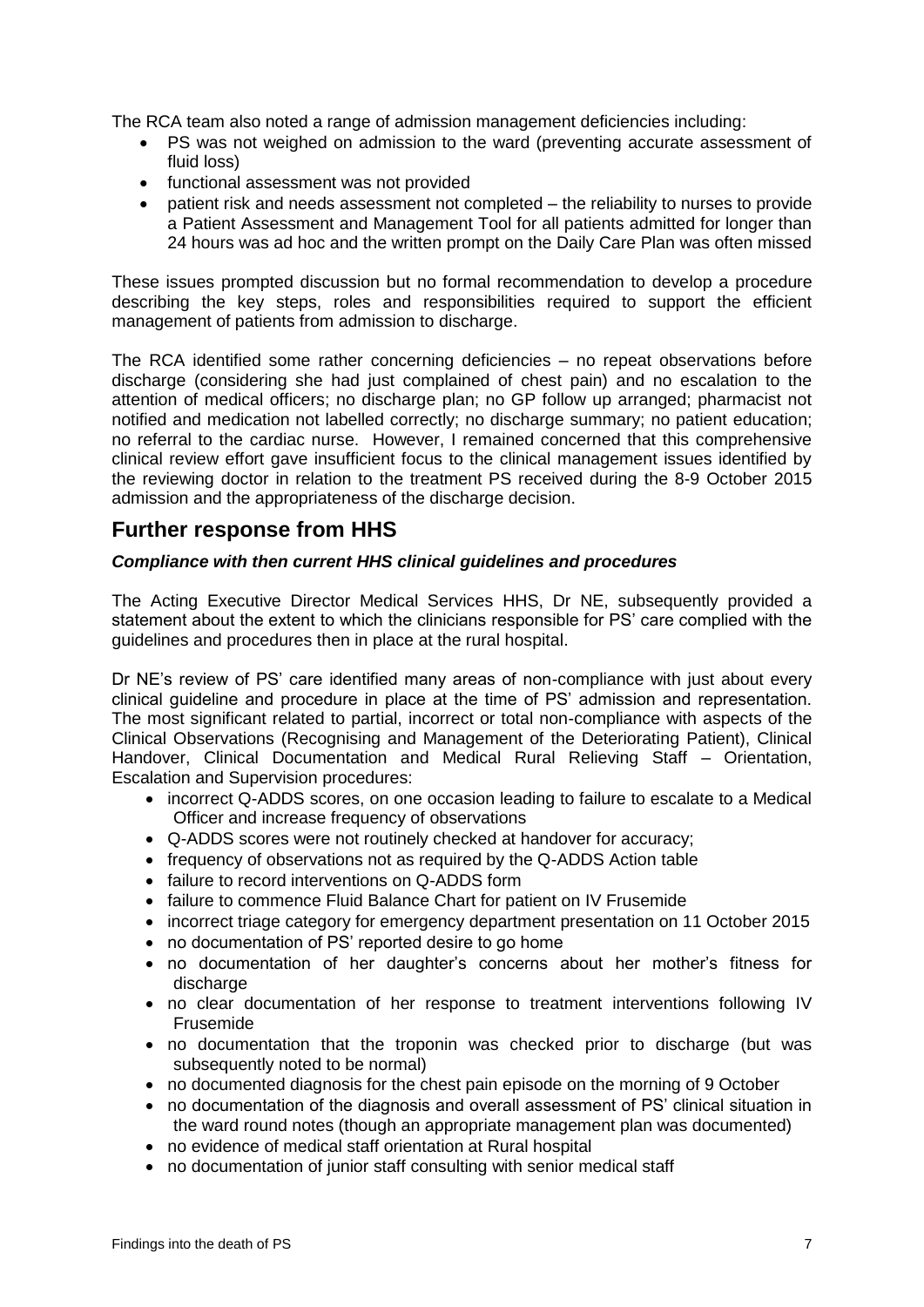- no evidence that alternative or additional senior or expert advice was sought
- no record of that stated intention to discuss PS with 'cardiology' occurred
- no evidence that a second medical officer was called in to assist when PS presented to the emergency department on 11 October – there were at least two senior clinicians available on-call every night at Rural hospital
- PS deteriorated significantly over the first two hours following her presentation despite medical management and before QCC was contacted.

Dr NE advised that as at October 2015, there were no permanent medical staff appointed to the rural hospital and nor was there a Director of Medical Services (DMS). A permanent DMS was appointed on 29 April 2016 and commenced in the role on 31 May 2016, and as at July 2016, the rural hospital was actively recruiting for more permanent medical staff.

I am advised that as at July 2016, the orientation and medical officer education program at the rural hospital had been improved with the development of a new Learning on Line orientation program that medical officers must complete prior to commencing within HHS facilities; scheduled education for locums on early warning and response observation tools; regular education sessions and clinical review feedback via the Director of Medical Services to medical staff.

In addition to implementing the RCA recommendation, the HHS also undertook improvements to the triaging of emergency presentations and the management of patients seeking to discharge against medical advice.

In order to better understand the basis of the clinical decision making during the 8-9 October 2015 admission, I sought a formal response from each of the medical officers involved in PS' care to the issues identified by the reviewing doctor, and received statements from:

- Dr VR who was working at the rural hospital on a 10 week contract as a Junior House Officer while employed by Royal Brisbane & Women's Hospital;
- Dr CB who was working at the rural hospital on a two week contract as a Locum Senior Medical Officer, and had frequently done so previously in the same capacity. Dr CB holds a Fellowship of the Australian College of Rural and Remote Medicine, following completion of the accelerated rural generalist pathway, specialising in anaesthesia; and
- nursing staff involved in PS' care on both presentations.

#### *Management of PS' presentation and admission on 8 October 2015*

Dr CB explained that PS' GP had telephoned the hospital before sending her to the emergency department. He recalls the GP described her has having intermittent dull chest pain for a number of months which had been more prevalent over the past two days. There were no distinguishing features of chest pain but the GP was concerned by PS' lack of exercise tolerance over this time – she described the history as a slow decline in the two days prior to PS' presentation that day when she became increasingly more short of breath. The GP queried whether it was an exacerbation of her COPD, this being the reason she had asked PS to present to hospital.

Dr CB says the GP told him there had been a number of prior occasions when PS had been referred to Charleville by the indigenous community health clinic but she had either refused to go, or failed to present, and instead opted for outpatient management.

None of this conversation is documented in the patient record; nor has the general practitioner documented the fact of this conversation in his notes.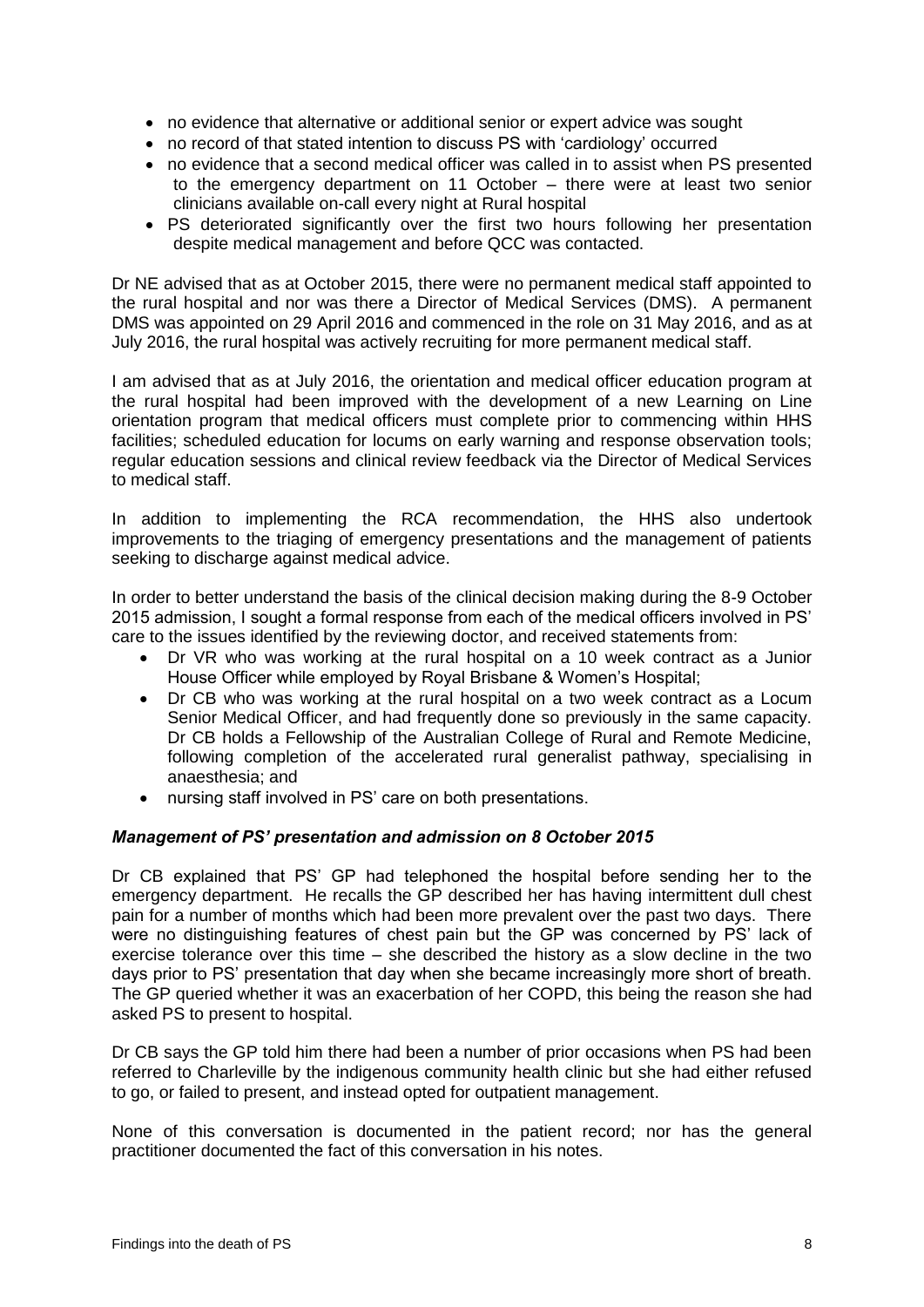PS was initially reviewed by Dr VR. His primary concern that PS was in chronic congestive heart failure. Her troponin results did not suggest she was having an acute ischaemic episode and she did not report any new chest pain on review. Rather, she described a dull ache in her chest for the last few months which had been waxing and waning particularly over the previous two days. She reported this would generally last about one hour and then disappear.

Dr VR discussed her presentation and his provisional diagnosis with Dr CB. Dr CB recalls Dr VR told him she had peripheral oedema in her lower limbs, some basal creps and mild increased work of breathing. He says he urgently requested the previous ECG from the general practitioner and then reviewed PS himself.

Both doctors recall that PS did not complain of any chest pain during review.

The previous ECG arrived after Dr VR had written up his admission note (in which he had described the LBBB as a 'new' finding). Dr CB reviewed the previous ECG against the admission ECG with Dr VR. He considered the LBBB was in fact pre-existing and was satisfied there weren't any significant acute changes. Dr VR has since acknowledged he should have recorded this in the patient record, with a more accurate description of the admission ECG findings being 'LBBB with left axis deviation'.

Given the lack of acute ischaemic changes on ECG in the setting of a two-day history of chest pain (on a background history of some 10 months of similar chest pain) and normal Troponin results, Dr CB did not consider PS was suffering an acute ischaemic event. Rather, her presentation was more in keeping with chronic congestive heart failure.

The plan was for PS to be admitted overnight for aggressive management with supplementary oxygen (if required), IV Frusemide 40mg, nitroglycerine (GTN) patch, her regular medications and for repeat bloods (including Troponin) the following morning. Dr VR recalls she was for discussion with 'cardiology' the following morning.

She was initially managed in the emergency department with continuous ECG monitoring. She did not report any ongoing chest pain during this time.

Dr CB recalls PS saying more than once she wanted to go home and did not want to stay in hospital at all. With persuasion, she was agreed to stay in overnight. There is no mention of this in the progress notes.

PS was admitted to the ward at 3:30pm. The Enrolled Nurse who took her observations at this time, EEN KS, incorrectly recorded the Q-ADDS score as 2 when it should have been a 3. Although she did not have a specific recollection, she says she would have discussed PS' blood pressure (100/49) with the Registered Nurse JB. She suggests this is what prompted a decision to remove the GTN patch.

PS' observations taken at 5:55pm recorded a Q-ADDS score of 3, prompting the Enrolled Nurse who took them, EEN RS, to notify RN JB. She told RN JB PS was asymptomatic at that time. She was to receive minimum fourth-hourly observations at that time.

EEN KS took PS' next set of observations at 9:35pm, recording her Q-ADDS score as '1'. Her progress note indicates she notified RN JB of PS' blood pressure (110/57) and BSL (11.3mmols, eating lollies) and that PS was asymptomatic.

EEN RS handed over to RN SD at the commencement of the night shift. Her observations were taken at 2:00am by RN B and noted to be within normal range though her BSL was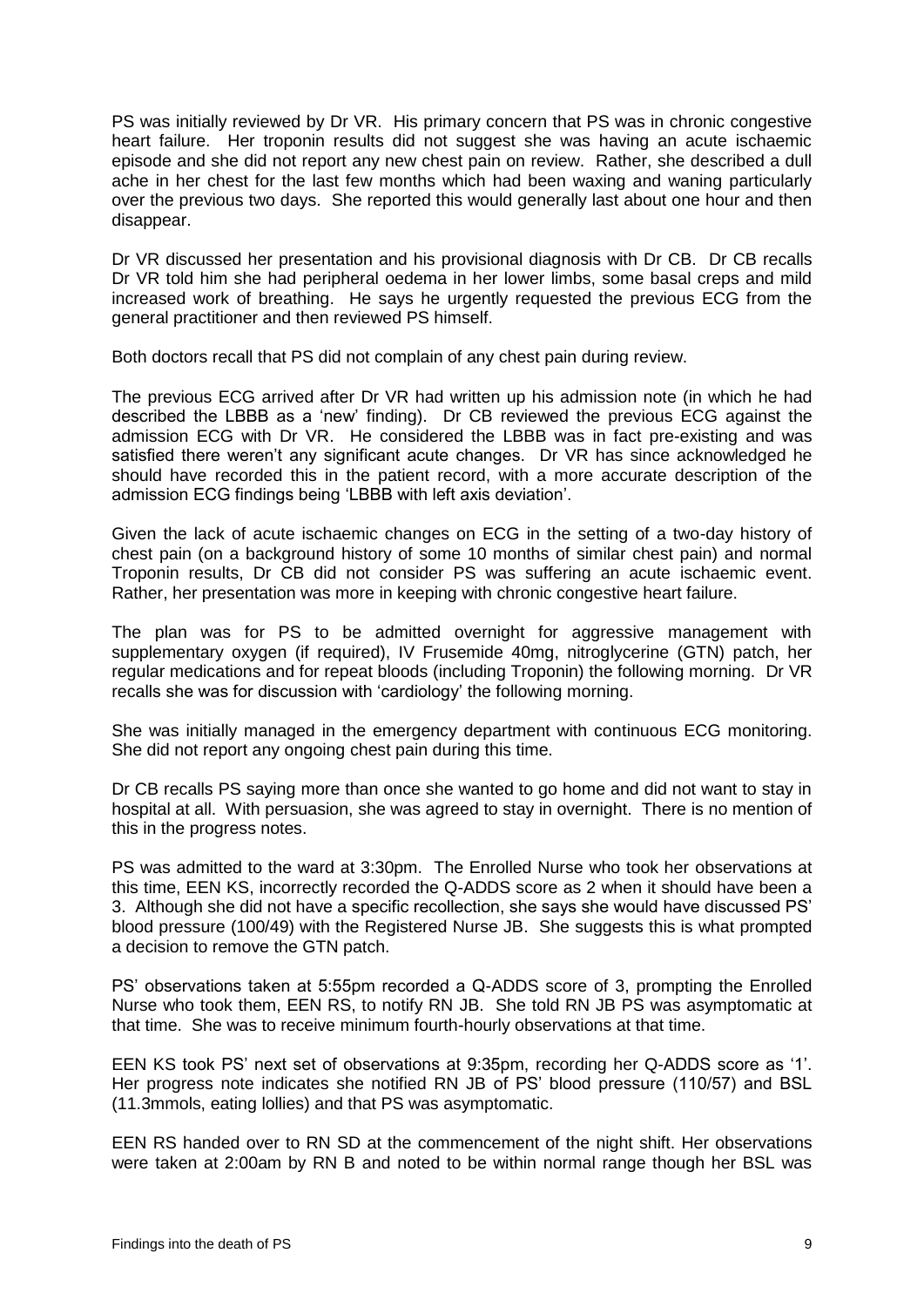high at 17.1mmol. The two nurses discussed her observations and decided to test her BSL again in an hour. It was still high at 3:00am but had reduced to 16.4mmol.

PS was noted to sleep comfortably when observed on hourly ward rounds overnight. RN SD recalls a discussion with RN B that they would continue with fourth-hourly observations.

RN SD took PS' observations at 6:00am, recording a Q-ADDS score of 3. She recalls PS was still a bit breathless so she administered a Salbutamol puffer with apparent good effect. She entered 'RN notified – patient asymptomatic' on the Q-ADDS form at this time.

The IV Frusemide achieved a good urine output something which, according to Doctor CB, PS reportedly commented on the next morning given how many times she had woken up to go to the toilet overnight.

#### *Decision to discharge home on 9 October 2015*

PS was reviewed on the morning ward round by Dr VR, Dr CB, Dr JL (another Senior Medical Officer) and an intern.

When reviewed at around 8:30am, she was noted to be afebrile, with a heart rate of 100, blood pressure 120/75, oxygen saturation of 94% on room air and respiratory rate 21.

Dr CB and Dr VR both recall she had been up and mobilising around the ward, had been able to shower and bathe herself, was able to communicate well and appeared less short of breath. In short, she appeared much better than when she presented the previous day. She reported feeling better and did not complain of any chest pain overnight or when reviewed at that time.

Dr CB describes her pedal oedema as having 'dramatically improved' from the previous day.

They reviewed her chest x-ray and noted it showed 'CCF changes'. Repeat ECG showed LBBB 'today as well' with no acute ischaemic changes.

Dr CB recalls PS commented she wanted to go home and that she intended to go home, even against medical advice, if she was not discharged that day. This is not documented in the progress note.

Given the improvement in her condition, the plan was to discharge her home that morning, subject to a normal repeat Troponin test. She was to be discharged on an increased dose of Frusemide (40mg) and GP review on the following Monday. PS was reportedly agreeable to this.

Dr CB recalls them discussing the importance of follow up care. She was given education about GTN use as she reported she had not been using it at home. She was also given a form for repeat urea and electrolyte testing on Monday morning. She was told she must return to hospital by ambulance if she had any further chest pain or shortness of breath or decrease in her breathing ability. None of this is documented in the progress note. Doctor 4 was unable to explain why as it was not him who completed the medical entry for the morning ward round.

Dr VR had no further involvement in her care after the morning ward round.

Dr CB explained the normal practice was for a discharge summary to be provided to the patient's GP 2-3 business days following discharge, depending on clinical commitments.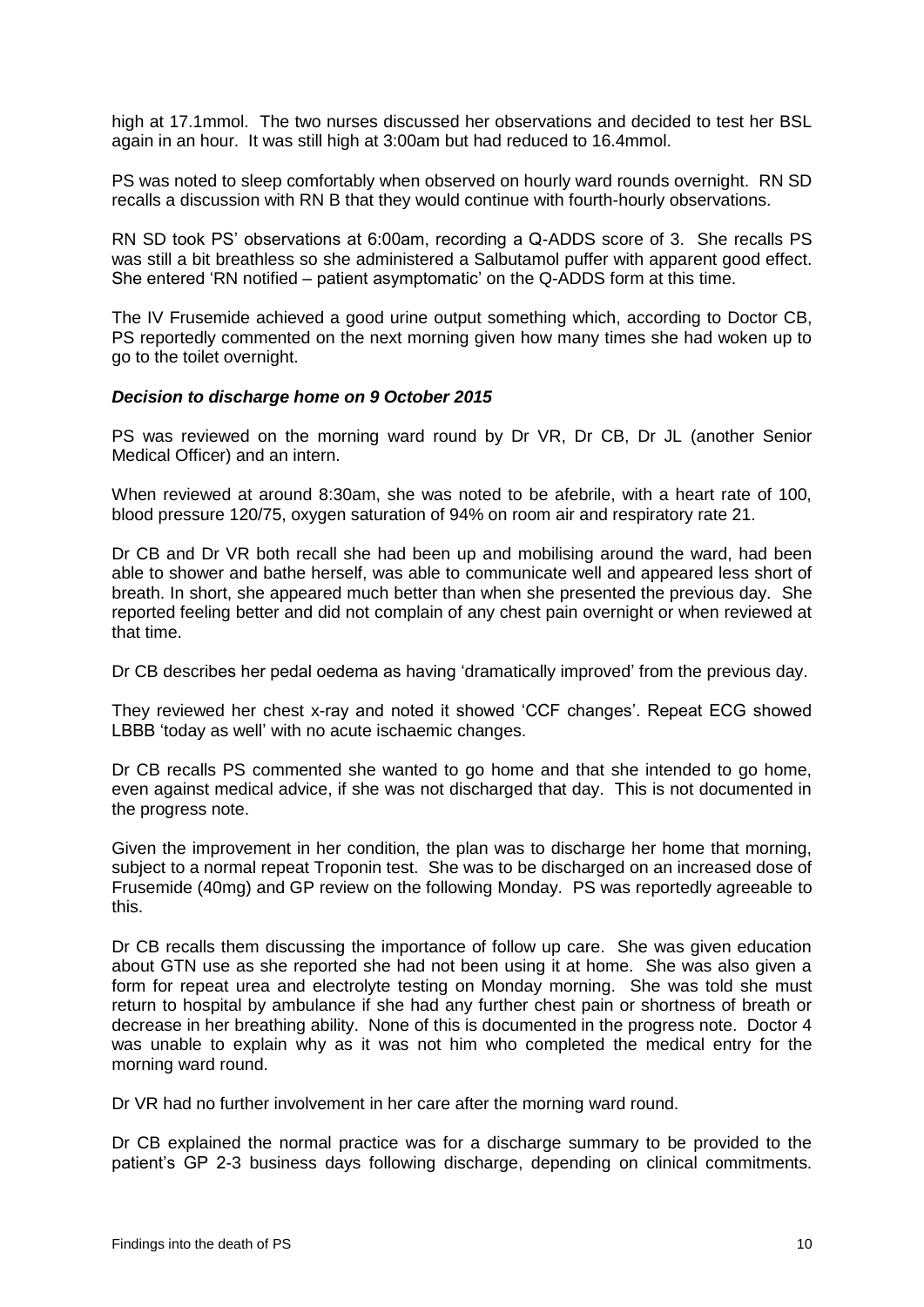The discharge summary was provided by electronic transfer using the Enterprise Discharge Summary application, and in his experience, rarely given to the patient.

He says that given it was a Friday, meaning the discharge summary would not be provided until the following week, he personally phoned the GP to advise her of PS' condition, treatment and follow up recommendations. He says he was concerned by PS' history of non-attendance for medical treatment, and in light of the change to her diuretic therapy, he was 'insistent' that she required GP review on Monday. The GP reportedly agreed to see her on Monday. None of this is documented in the progress notes; nor is there any reference in the general practitioner records of the fact or contents of this discussion.

PS' daughter told one of the enrolled nurses her mother had complained of chest pain. This nurse informed RN DD who reviewed PS and completed observations at 9:50am and entered them on the Q-ADDS form, recording a Q-ADDS score of 4. She arranged for a repeat ECG and asked the RMO to review PS.

RN DD acknowledged the Q-ADDS score of 4 should have triggered repeat hourly observations. She could not explain why this did not occur but noted PS was seen by the RMO during the subsequent hour.

Dr CB recalls becoming aware of PS' subsequent complaint of chest pain a short time after completing the ward round. He was consulted by the RMO who reviewed PS and considered the repeat ECG findings were consistent with the ECG performed the previous day, namely LBBB with no acute ischaemic changes.

Dr CB was satisfied PS could be managed appropriately in the community.

He does not recall PS' daughter voicing any concerns to him about the discharge decision.

None of the nurses involved in PS' care recall PS' daughter expressing any concerns about her mother's fitness for discharge.

Dr CB considered the reviewing doctor's concerns and while acknowledging PS had a number of chronic issues that increased her risk of cardiac disease significantly (including diabetes, hypertension, raised cholesterol), he did not consider her condition to be an acute myocardial infarct event because of the ECG findings, normal Troponin levels and her clinical presentation. Dr CB considered the suggested further specialised testing did not necessarily require inpatient care if the patient's clinical condition has returned to regular functioning levels.

He was satisfied PS sustained a 'profound' clinical improvement from a relatively small dose of Frusemide, despite her chronic kidney disease. To his mind, this raised the possibility she was suffering from sub-clinical heart failure for some time and was resultantly responsive to a small oral dosing.

He explained that her tachycardia was considered and dismissed as being significant because her regular beta-blocker was withheld as part of the standard treatment of heart failure exacerbation.

Dr CB disagreed with the suggestion that PS had been discharged 'far too early' and that her condition had not been fully differentiated at the time of discharge. He was satisfied he had appropriately involved her GP in the discharge care planning. He acknowledged his misunderstanding at that time (based on information misread by Dr VR) that PS was for cardiology review and a stress echocardiogram in the coming weeks – this misunderstanding, in addition to his clinical assessment, informed his assessment that PS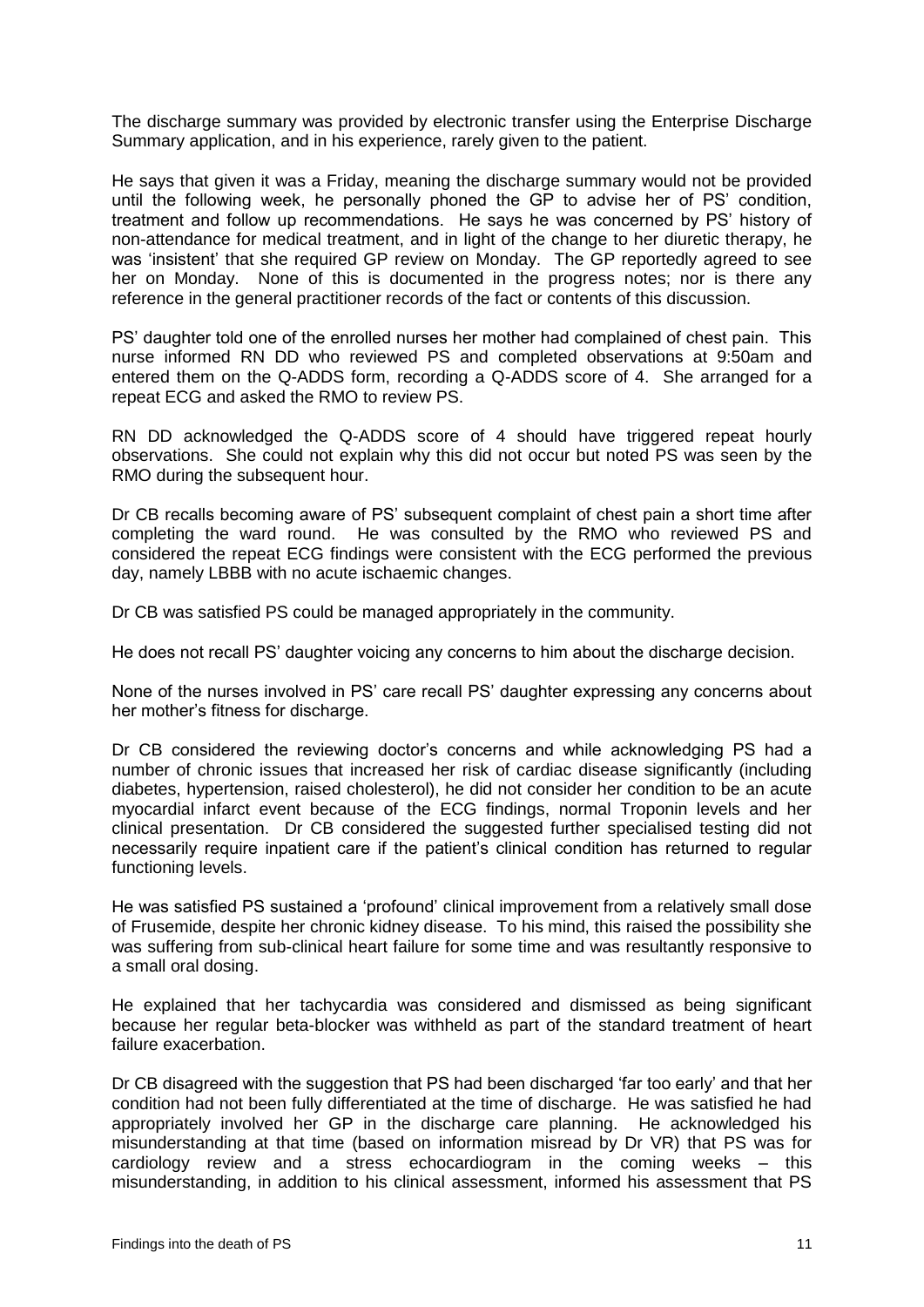did not need acute referral to a centralised area or to undergo any further specialised tests. He says that had he understood she in fact did not have a follow up appointment with her cardiologist in the coming weeks, he would have contacted her cardiologist directly to arrange an appointment for outpatient review and testing.

#### *Management of PS' emergency presentation on 11 October 2015*

I have also considered statements provided by the two Registered Nurses rostered on the night shift over 10-11 October 2015. They were allocated to work on the ward and to provide after-hours cover for patients presenting to the emergency department and outpatients.

They were both involved in the initial examination of PS when she presented shortly after midnight. One commenced a Rural and Remote Emergency Q-ADDS form, entering the observations and recording a Q-ADDS score of 'E' because of PS' high respiratory rate. One of the nurses initiated an emergency department response by having the on-call doctor, Dr JL contacted to review PS immediately.

They had initially applied oxygen via Hudson mask but changed this nasal prongs as PS was agitated and felt suffocated by the mask. Dr JL arrived at 00:25am.

PS was placed on continuous cardiac monitoring at around 1:00am. RN DD changed from using the Emergency Q-ADDS form to the Q-ADDS form used on the ward to record the observations. She says she did this on the understanding PS would be admitted to the ward and she wanted to provide a baseline which reflected the initial observations entered on the Emergency Q-ADDS form.

PS' Q-ADDS score remained an 'E' between 00:50am – 4:28am, (except at 1:20am and 1:30am when she scored '10'). Doctor 5 was aware of this as he was present throughout.

It appears Dr JL asked the nurses to call another doctor at the time PS deteriorated at around 2:30am. One of them contacted Dr WC, the on-call anaesthetic doctor, to attend. He arrived soon afterwards. It was Dr WC who directed the nurses to place PS on BiPAP. She arrested not long after this and was resuscitated after approximately 20 minutes of CPR and adrenalin administration. The on-call registered nurse was notified and attended, as well as the Nurse Unit Manager. Dr JL phoned QCC and Royal Flying Doctor Service at this time.

PS was placed back on the BiPAP machine. Her blood pressure dropped again at around 4:45am to below 60/23. Dr JL and Dr WC commenced CPR but despite prolonged resuscitation efforts she was unable to be revived.

### <span id="page-13-0"></span>**Conclusion**

PS died from natural causes.

I am satisfied that appropriate investigations were undertaken during her 8-9 October 2015 admission at the rural hospital to exclude an acute ischaemic event, she responded to medical therapy for an exacerbation of chronic congestive cardiac failure and she was well enough to be discharged from hospital for follow up in the community.

While Dr CB's recollection of PS' desire not to be admitted to hospital and once admitted, her strong desire to go home the next day is not reflected at all in the patient record, her daughter's advice that she was keen to go home and would likely have discharged herself anyway supports a finding that PS did express a wish to be discharged that day.